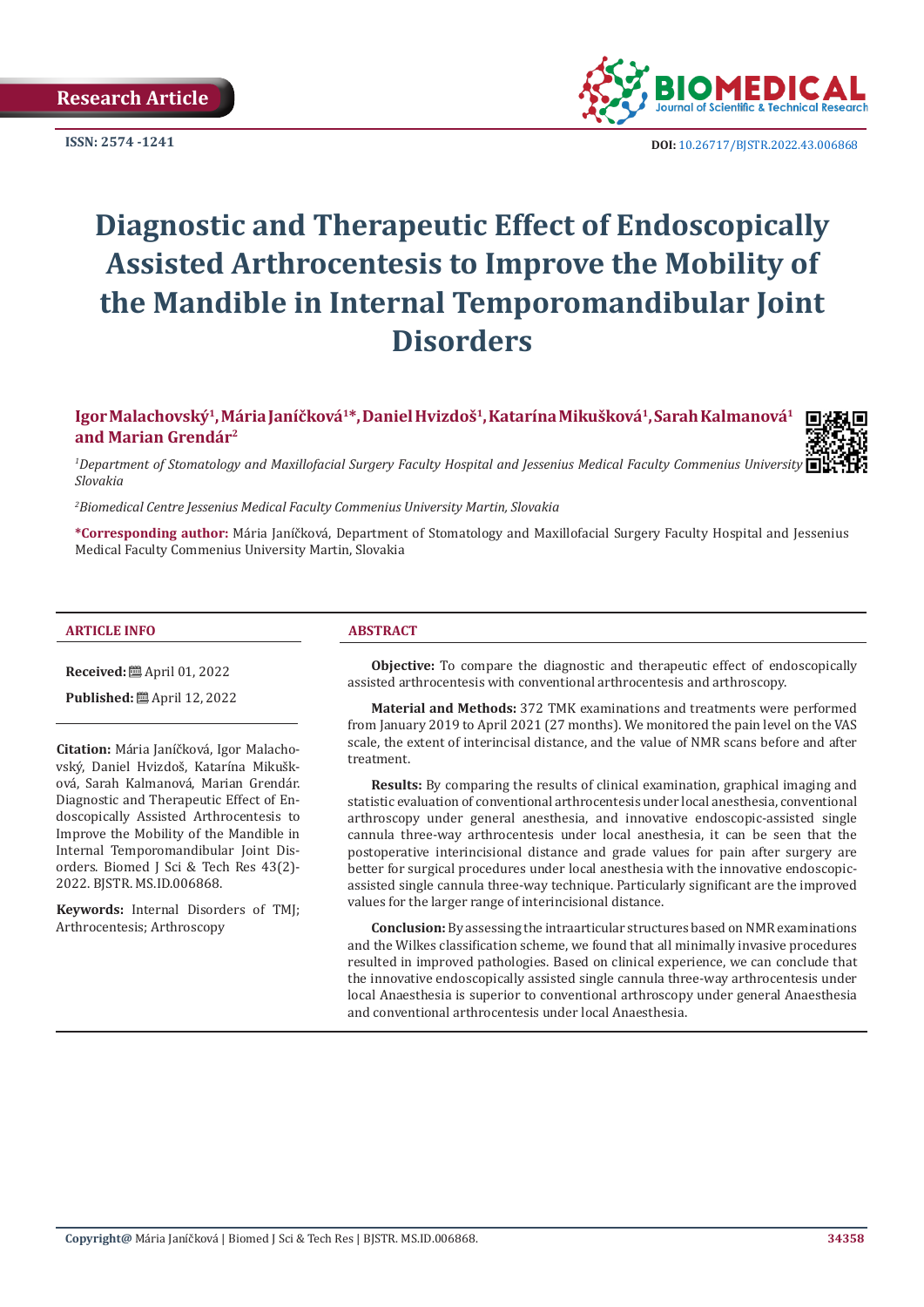# **Introduction**

The craniofacial region is one of the most innervated areas of the human body and a place where pain is quite often renewed from the common headache to unusual and difficult to explain pain, e.g., trigeminal neuralgia. One group of disorders in that location that may concern a person not only because of painful symptoms, but also because of several other difficulties, is a set of disorders affecting the temporomandibular/temporomandibular joint and the surrounding tissues, and it can be said that roughly 60% of the population suffers from any disorder of the function of this joint. The specificity of this joint lies in its localization, where the articular fossa is located at the base of the skull and the articular head forms part of the mandible. Between these two structures there is a ligamentous plate called the disc, which is most often affected by the pathological process. In the treatment of TMJ pain, conservative methods are used first. If these methods are unsuccessful, the pain can be treated with minimally invasive surgical techniques. This step should be taken before the pain becomes chronic. Early surgical intervention is essential to prevent the pain from worsening in patients. Endoscopic procedures are indicated for disc dislocation, arthrosis, and for functional disorders caused by periarticular fractures. Endoscopes provide magnified and detailed images of changes in cartilage, bone, ligaments, and synovial membrane. In addition to the beneficial effects of arthrocentesis, this endoscopic

procedure also allows the removal of minor adhesions.

# **Material and Methodology**

At the Department of Dentistry and Maxillofacial Surgery of the Jessenius Medical Faculty of Comenius University and University Hospital in Martin, 90 TMJs were examined and treated by conventional double-cannula arthroscopy under general Anaesthesia between January 2019 and April 2021 (over a period of 27 months) (Figure 1). By conventional arthrocentesis under local Anaesthesia, 90 TMK were examined and treated (Figure 2). In the same period, 192 TMK were examined and treated under local Anaesthesia with an innovative single cannula three-way system - endoscopically assisted arthrocentesis (Figure 3). In total, 372 TMKs were examined and treated. Among the diagnoses, anterior disc dislocation without repositioning -Wilkes classification III was predominant. To objectify the results, we used clinical examination of the patients, monitored the degree of pain before treatment and during the follow-up period according to the VAS pain scale, and made measurements of the interincisal distance between the upper and lower middle incisors. By palpation and auscultation of the external auditory canal, we detected the presence or absence of sound phenomena. We compared the MRI (magnetic resonance imaging) scans of the TMJ of the patients performed before and after treatment.



**Figure 1:** Double-cannular arthroscopy.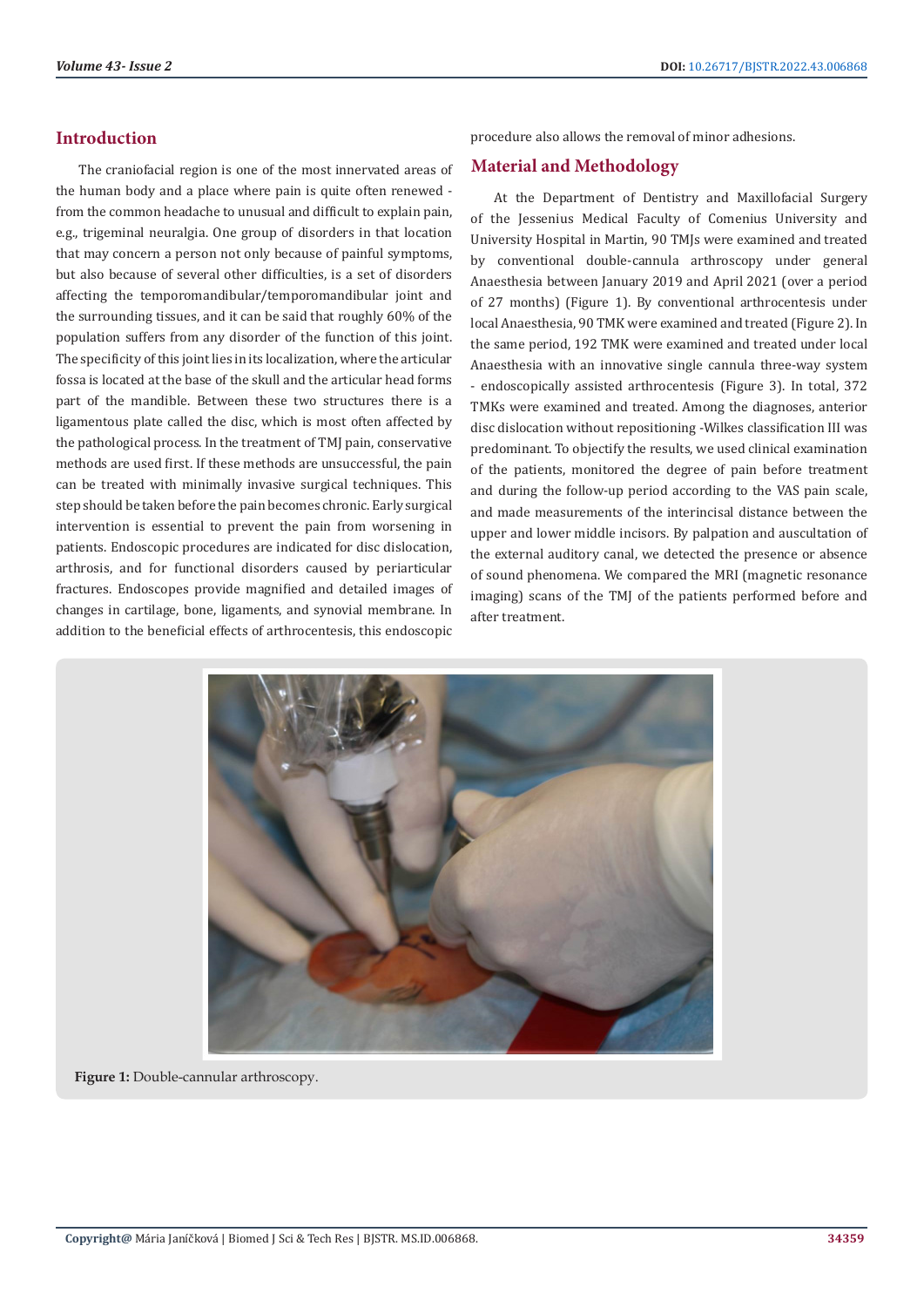

**Figure 2:** Arthrocentesis.



**Figure 3:** Three-way single cannula set for arthrocentesis.

# **Achieved Results**

In our clinic, in the jaw joint pain clinic, we clinically examined and subsequently treated patients with disorders of the discdiscondylar complex. The patients were divided into three groups. The first group were patients who underwent an innovative endoscopically assisted single cannula three-way arthrocentesis under local anesthesia for a total of 192 TMK (102 on the right and 90 on the left, Chart 1). The range of interincisal distance before treatment was on average 25mm, after treatment the range of interincisal distance improved to 40mm (Chart 2). While the degree of pain before treatment was at a value of No. 7 on the VAS scale, after treatment, this degree was lowered to a value of No. 3 (Chart 2). By comparing the imaging scans (NMR) before and after

treatment, we concluded that there was an improvement in the Wilkes' classification pathology scores, which is shown in (Chart 3). Charts 2 & 3 shows the improvement of the pathological states within the Wilkes classification, the improvement of the range of the interincisive distance of mouth opening and the lowered of the grade for pain. The second group were patients who were treated with conventional arthrocentesis under local anesthesia. These were 90 TMJs (48 on the right and 42 on the left, Chart 4). The range of interincisal distance was on average 29mm before treatment, after treatment the range of interincisal distance improved to 36mm (Chart 5). While the degree of pain before treatment was at a value of No. 7 on the VAS scale, after treatment, this degree was lowered to a value of No. 4 (Chart 5).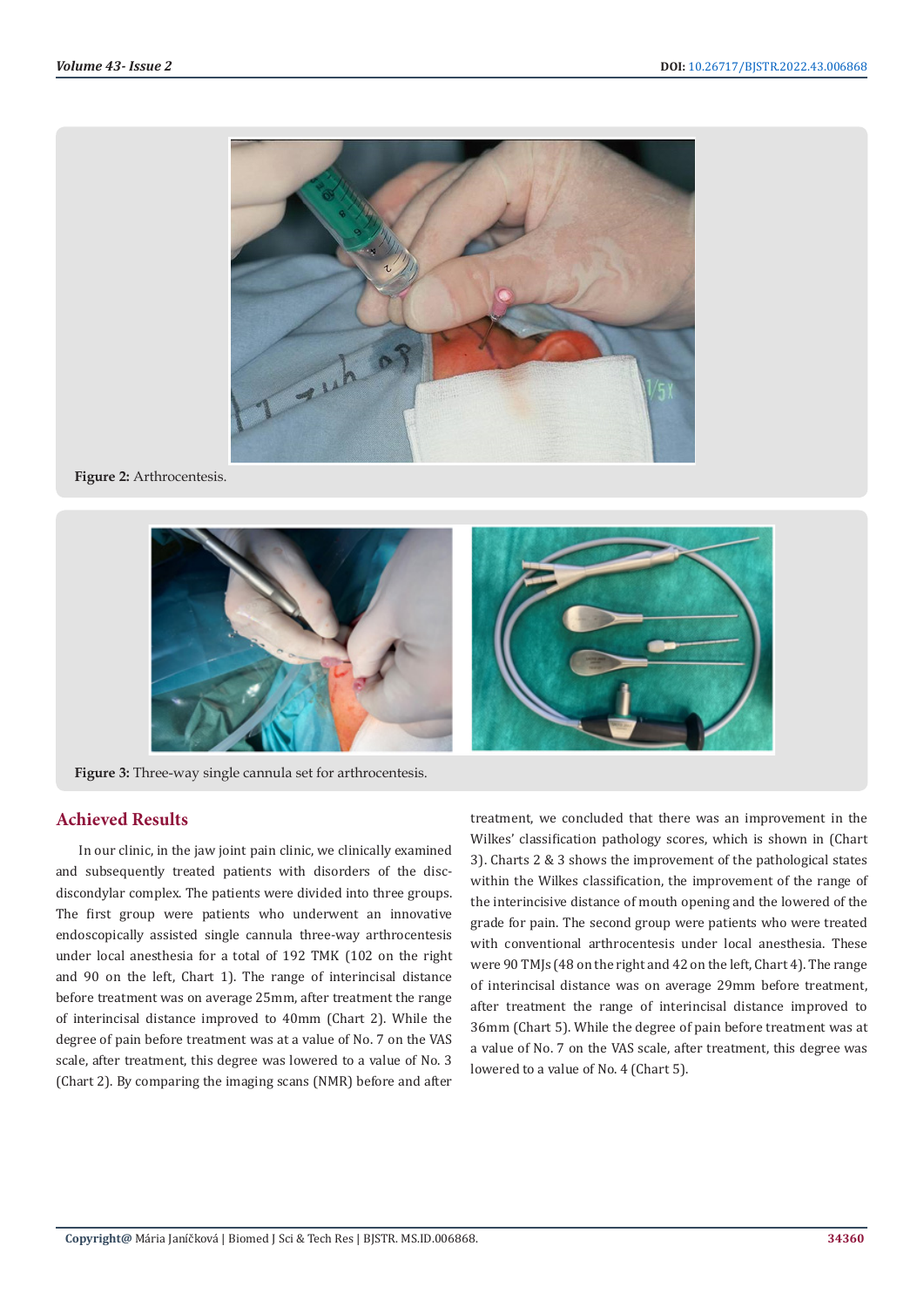

**Chart 1:** Single cannula three-way arthrocentesis under local anaesthesia.



**Chart 2:** Single cannula three-way treatment technique - clinical data.



**Chart 3:** Single cannula three-way treatment technique - Wilkes classification.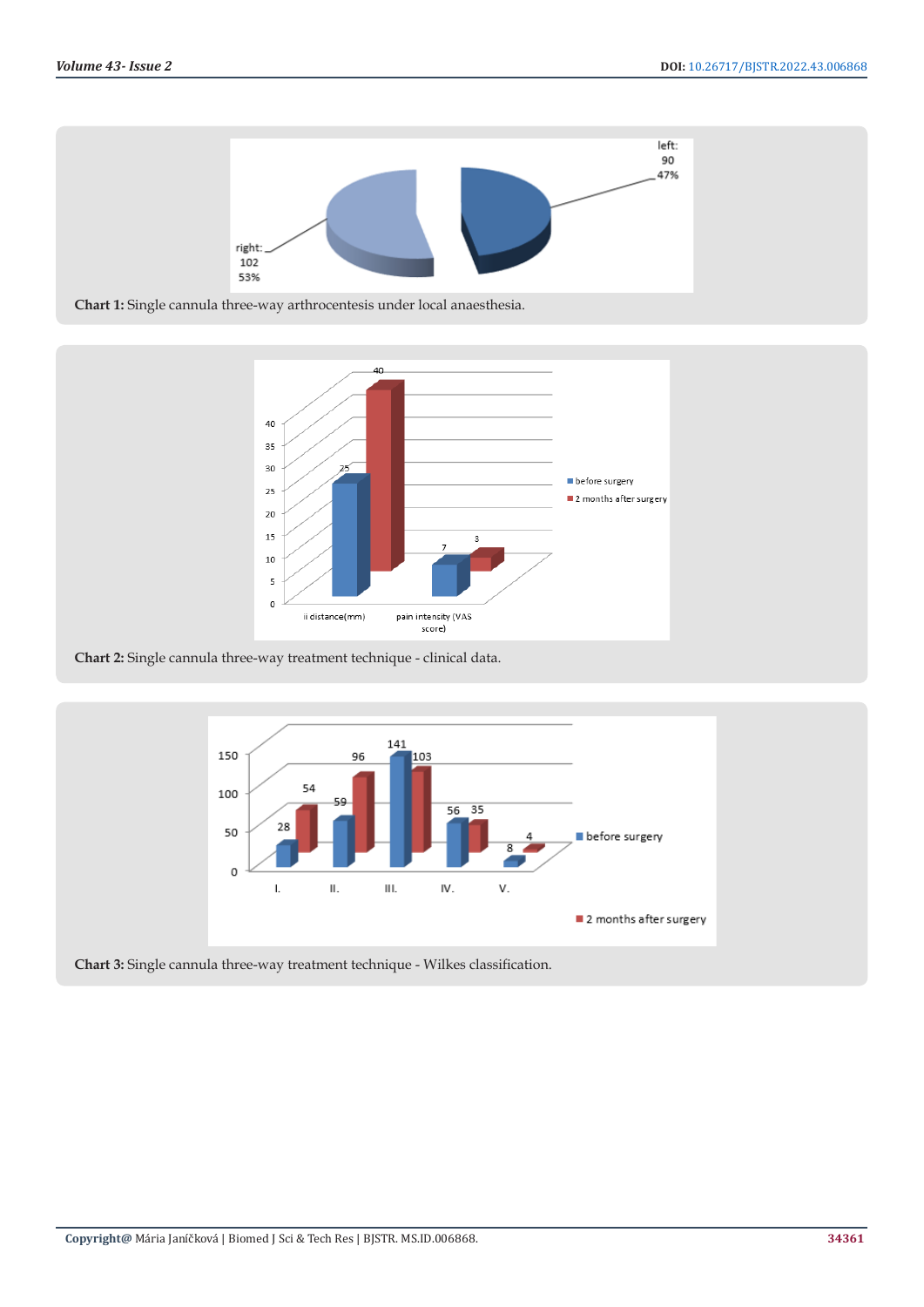

**Chart 4:** Conventional arthrocentesis under local anaesthesia 90 temporomandibular joints.



By comparing the imaging scans (NMR) before and after treatment, we concluded that there was a modification of the pathologically altered intra-articular structures according to the Wilkes classification scheme, which is shown in (Chart 6). The third group was patients who were treated by conventional arthroscopy under general anesthesia. These were 90 TMJs 50 on the right and 40 on the left, (Chart 7). The range of interincisal distance was on average 29mm before treatment, after treatment the range of interincisal distance improved to 38mm (Chart 8). On the VAS scale for pain, the mean value was at No. 7, after treatment this grade was lowered to No. 4 (Chart 8). By comparing the imaging scans (NMR) before and after treatment, we concluded that there

was improvement and modification of the pathologically altered intra-articular structures of the TMJ within the Wilkes grading scheme (Chart 9). By comparing the results of clinical examination and graphic imaging of conventional arthrocentesis under local anesthesia, conventional arthroscopy under general anesthesia, and innovative single cannula three-way arthrocentesis under local anesthesia, it can be seen that the postoperative values of interincisal distance and the grade values for postoperative pain are better in the case of surgical procedures under local anesthesia with the innovative endoscopy-assisted single cannula three-way technique. Particularly significant are the improved values of the greater range of interincisional distance (Chart 10).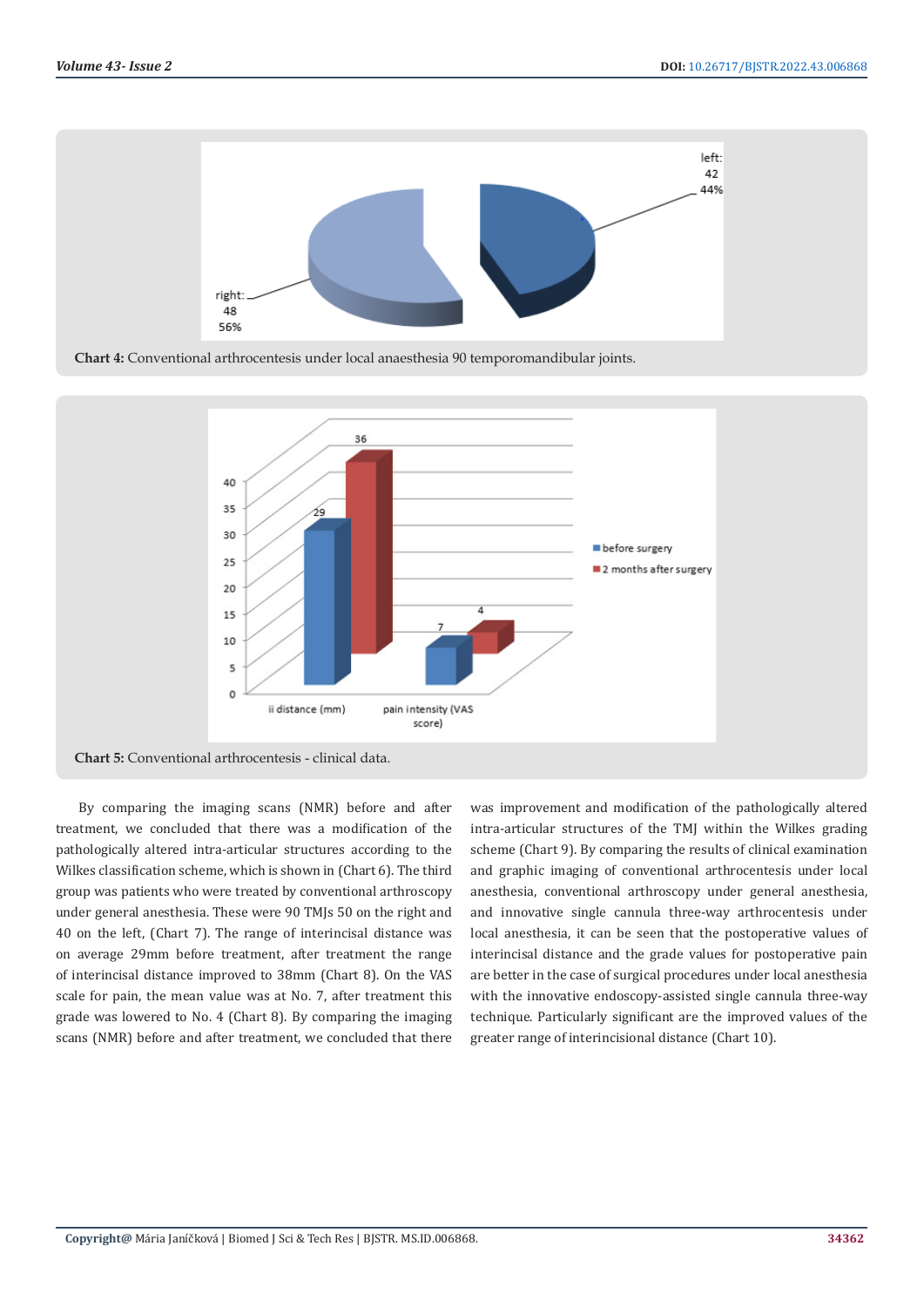

**Chart 6:** Conventional arthrocentesis - Wilkes classification.



**Chart 7:** Conventional arthroscopy under general anaesthesia 90 TMK.



**Chart 8:** Conventional arthroscopy - clinical data.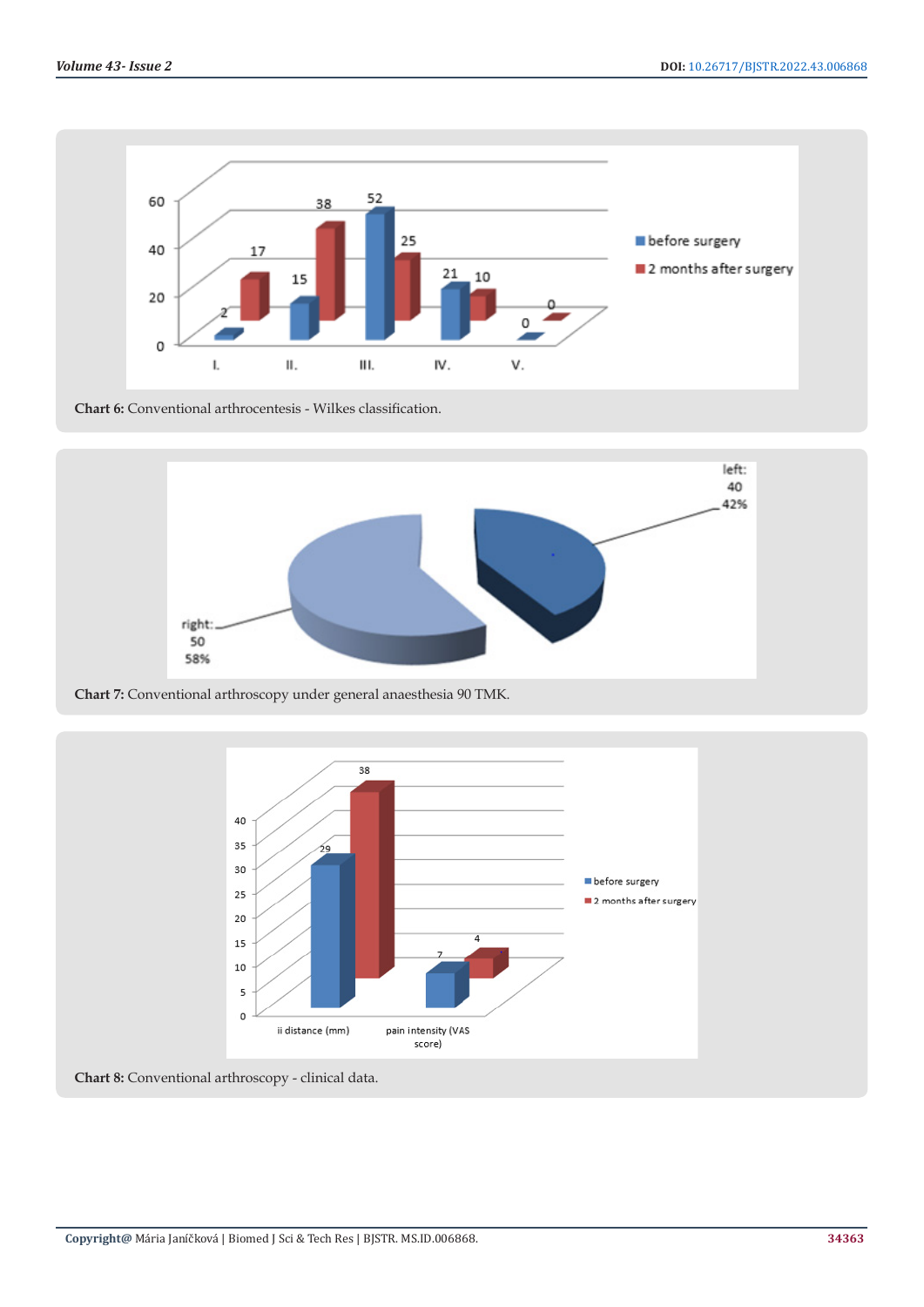

**Chart 9:** Conventional arthroscopy - Wilkes classification.



**Chart 10:** Interincisal distance values at 2 months after treatment (mm).

# **Statistical Evaluation**

# **Questions**

**1.** Inter incisal distance improvement (before- after), was it better in group1 relative to group2, group?

### **Table 1.**

| <b>Characteristic</b>          | Group1, $N = 1921$ | Group2, $N = 90^1$ | Group3, $N = 901$ |  |  |
|--------------------------------|--------------------|--------------------|-------------------|--|--|
| Side                           |                    |                    |                   |  |  |
|                                | 90 (47%)           | 42 (47%)           | 40(44%)           |  |  |
|                                | 102 (53%)          | 48 (53%)           | 50 (56%)          |  |  |
| ii distance before             | 25.0(0.83)         | 29.0 (1.42)        | 29.0(0.98)        |  |  |
| ii distance after              | 40.1(0.75)         | 36.0(1.25)         | 38.0 (0.70)       |  |  |
| ii distance before minus after | $-15.0(1.13)$      | $-7.0(1.90)$       | $-9.1(0.86)$      |  |  |

- **2.** Change in pain, was it different between groups?
- **3.** Change in Wilkes classification, was it different between groups? (Table 1).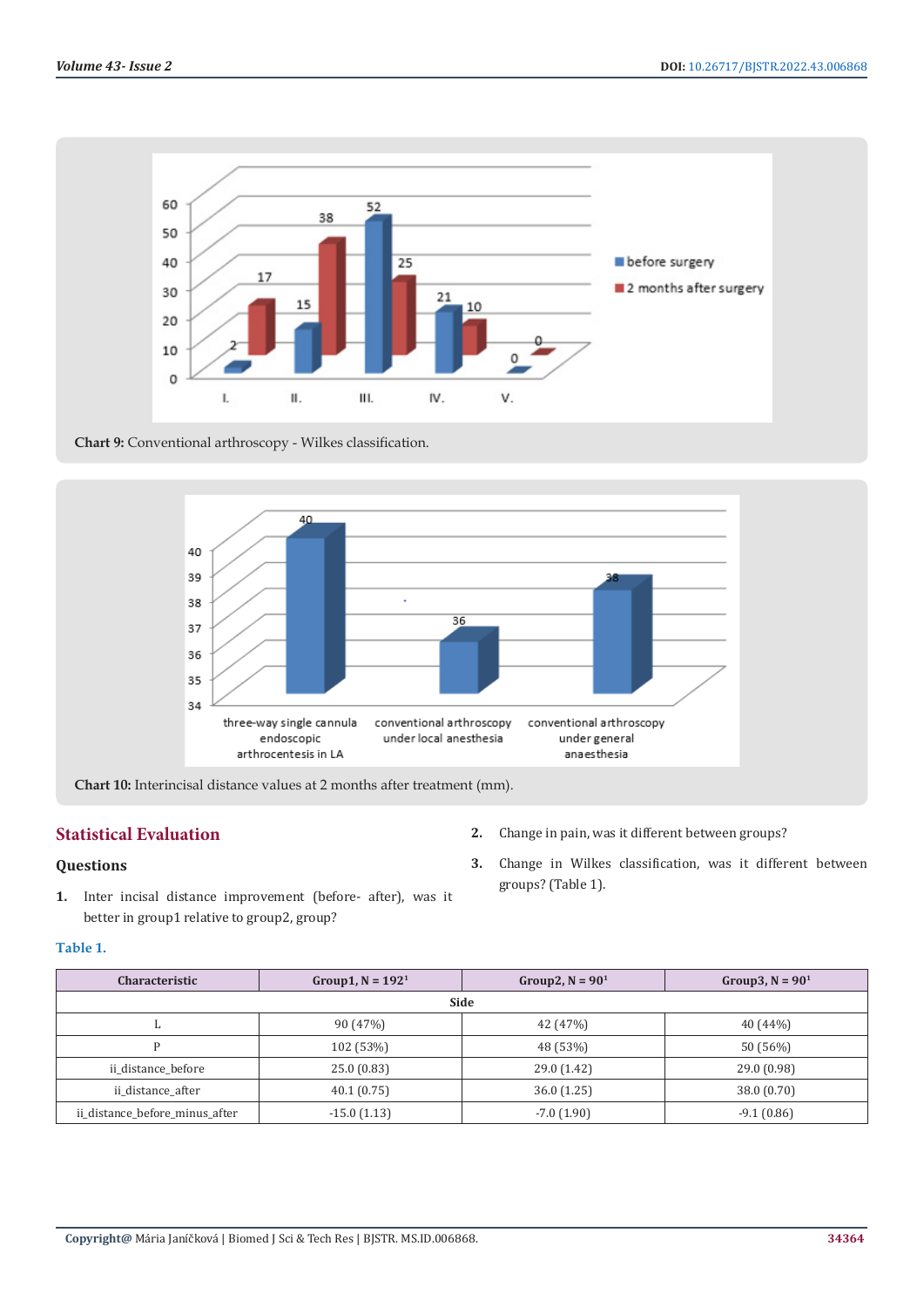|                           | Pain_Before |            |            |  |  |  |
|---------------------------|-------------|------------|------------|--|--|--|
| 5                         | $2(1.0\%)$  | $0(0\%)$   | $2(2.2\%)$ |  |  |  |
| 6                         | 24 (12%)    | 15 (17%)   | 16 (18%)   |  |  |  |
| $\overline{7}$            | 148 (77%)   | 60 (67%)   | 53 (59%)   |  |  |  |
| $\, 8$                    | 18 (9.4%)   | 15 (17%)   | 19 (21%)   |  |  |  |
| Pain_After                |             |            |            |  |  |  |
| 2                         | 16 (8.3%)   | $2(2.2\%)$ | $0(0\%)$   |  |  |  |
| 3                         | 161 (84%)   | 10 (11%)   | 11 (12%)   |  |  |  |
| $\overline{4}$            | 15 (7.8%)   | 66 (73%)   | 65 (72%)   |  |  |  |
| 5                         | $0(0\%)$    | 10 (11%)   | 14 (16%)   |  |  |  |
| 6                         | $0(0\%)$    | $2(2.2\%)$ | $0(0\%)$   |  |  |  |
| Pain_before_minus_after   |             |            |            |  |  |  |
| $\boldsymbol{0}$          | $0(0\%)$    | $1(1.1\%)$ | $0(0\%)$   |  |  |  |
| $\mathbf{1}$              | $0(0\%)$    | $2(2.2\%)$ | $2(2.2\%)$ |  |  |  |
| $\overline{c}$            | $4(2.1\%)$  | 20 (22%)   | 11 (12%)   |  |  |  |
| 3                         | 33 (17%)    | 44 (49%)   | 66 (73%)   |  |  |  |
| $\overline{4}$            | 123 (64%)   | 19 (21%)   | 11 (12%)   |  |  |  |
| 5                         | 32 (17%)    | $4(4.4\%)$ | $0(0\%)$   |  |  |  |
| Wilkes_before             |             |            |            |  |  |  |
| $\bf I$                   | 14 (7.3%)   | $2(2.2\%)$ | $2(2.2\%)$ |  |  |  |
| $\rm II$                  | 32 (17%)    | 15 (17%)   | 13 (14%)   |  |  |  |
| $\rm III$                 | 121 (63%)   | 52 (58%)   | 54 (60%)   |  |  |  |
| IV                        | 21 (11%)    | 21 (23%)   | 21 (23%)   |  |  |  |
| $\ensuremath{\mathsf{V}}$ | $4(2.1\%)$  | $0(0\%)$   | $0(0\%)$   |  |  |  |
| Wilkes_after              |             |            |            |  |  |  |
| $\rm I$                   | 30 (16%)    | 16 (18%)   | 17 (19%)   |  |  |  |
| $_{\rm II}$               | 65 (34%)    | 39 (43%)   | 37 (41%)   |  |  |  |
| $\rm III$                 | 85 (44%)    | 25 (28%)   | 26 (29%)   |  |  |  |
| IV                        | 10 (5.2%)   | 10 (11%)   | 10 (11%)   |  |  |  |
| $\ensuremath{\mathsf{V}}$ | $2(1.0\%)$  | $0(0\%)$   | $0(0\%)$   |  |  |  |
| Wilkes_before_minus_after |             |            |            |  |  |  |
| $^{\rm -1}$               | 14 (7.3%)   | $1(1.1\%)$ | $1(1.1\%)$ |  |  |  |
| $\boldsymbol{0}$          | 99 (52%)    | 32 (36%)   | 37 (41%)   |  |  |  |

| 64 (33%)    | 50 (56%)   | 39 (43%)   |
|-------------|------------|------------|
| $15(7.8\%)$ | $7(7.8\%)$ | 12 (13%)   |
| $0(0\%)$    | $0(0\%)$   | $1(1.1\%)$ |

**Note:** <sup>1</sup> n (%); Mean (SD)

# **Q1: ii Distance Improvement (Before - After); was it Better in Group1 Relative to Group2, Group3?**

# **One-Way ANOVA**

**1.** The mean decrease of ii (before minus after) in group1 was -15; The mean decrease of ii (before minus after) in group2 was -7; The difference between the change in group1 and group2 was thus 8, and the difference was significant (pval = 0).

**2.** The mean decrease of ii (before minus after) in group1 was -15; The mean decrease of ii (before minus after) in group3 was -9.1; The difference between the change in group1 and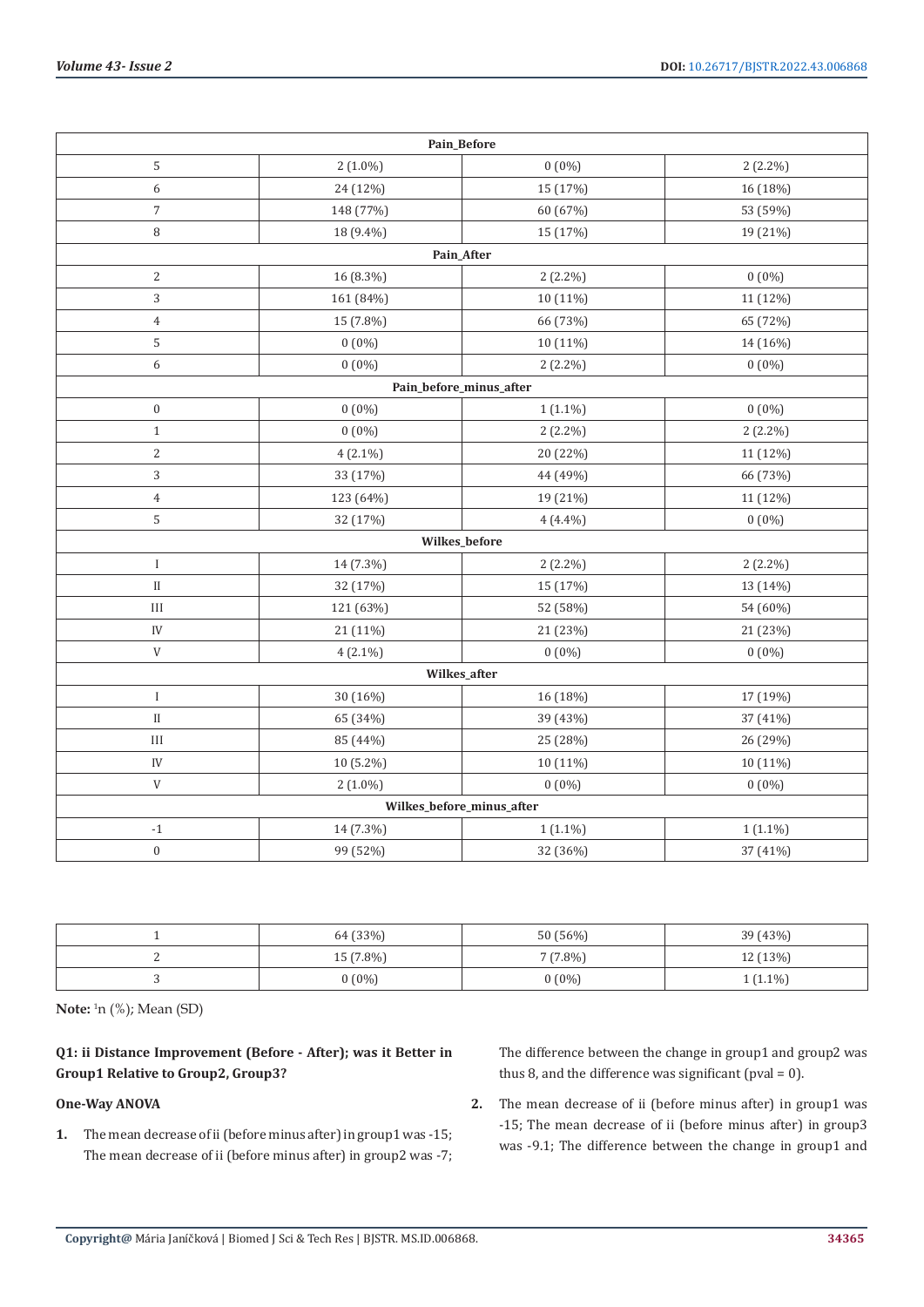group3 was thus 5.9, and the difference was significant (pval  $= 0$ .

**3.** The mean decrease of ii (before minus after) in group2 was -7; The mean decrease of ii (before minus after) in group3 was -9.1; The difference between the change in group1 and group2 was thus 2.1, and the difference was significant (pval =  $0$ ).

#### **Q2: Change in Pain; was it Different Between Groups?**

#### **Cochran Armitage Test of Trend**

- **1.** g1 vs g2 as the difference (of pain before minus after) increases, the percentage of group2 relative to group1 decreases. The decrease is statistically significant (pval = 0).
- **2.** g1 vs g3 as the difference (of pain before minus after) increases, the percentage of group3 relative to group1 decreases. The decrease is statistically significant (pval = 0).
- **3.** g2 vs g3 as the difference (of pain before minus after) increases, the percentage of group3 relative to group2 is not statistically significantly different (pval = 0.69).

#### **Q3: Change in Wilkes; was it Different Between Groups?**

#### **Cochran Armitage Test of Trend**

- **1.** g1 vs g2 as the difference (of Wilkes before minus after) increases, the percentage of group2 relative to group1 increases. The increase is statistically significant (pval = 0.001). NOTE: the proportion remains below 0.5.
- **2.** g1 vs g3 as the difference (of Wilkes before minus after) increases, the percentage of group2 relative to group1 increases. The increase is statistically significant (pval = 0.0008). NOTE: the proportion remains below 0.5.
- **3.** g2 vs g3 as the difference (of Wilkes before minus after) increases, the percentage of group3 relative to group2 is not statistically significantly different (pval = 0.83).

#### **Discussion**

Therapeutic procedures in the TMJ area are usually performed under local anesthesia (Fazal, et al. [1-4). If general anesthesia is necessary, we must prevent spastic perimandibular muscle contractions in the immediate postoperative period, which are associated with reflex contraction of the pharyngeal muscles (Campos, et al. [5,6]). In the treatment of chronic facial pain, to relieve muscle tension or spasm, some authors use the application of steroid hormones (Dione, et al. [7]). The effect of exogenously administered hyaluronic acid to stimulate the endogenous form of hyaluronic acid has already been written about. Hyaluronate can also serve as an intra-articular lubricant to improve mobility in the joint space while minimizing intra-articular damage (GuardaNardini, et al. [8-10]). Due to its minimal invasive, arthroscopy is associated with minimal complications (Nishimura, et al. [11,12], Hard 2015). The use of a single cannula in the OSCA technique results in even less invasive than the traditional two-port - twocannula arthroscopy technique (Nitzan, et al. [12-15], Melo 2017). The cartilage that covers the surface of the eminence articularis is the most susceptible to iatrogenic damage. This damage is one of the most common complications during arthroscopy. Exploratory movements in the articular cavity can cause loosening of pieces of cartilage into the upper joint space. If this damage is more pronounced, it can limit visibility and lead to misdiagnosis of chondromalacia (Griffits, et al. [4,6,16-18]). An important part of arthroscopy is lavage or the washing away of mediators of sterile inflammation. Several authors in their studies point out the success and effectiveness of arthrocentesis on improving the range of mouth opening movements, reducing the degree for pain (Guarda-Nardini,et al. [8,19,20]). Nitzan and colleagues [12,21] in their works state that symptoms affect the function of the joint, but on the other hand, the age of the patient does not affect the method and type of arthrocentesis performed.

Platelet concentrates prepared from the patient's own blood accelerate cartilage healing and regeneration. Several studies have concluded that platelets provide better clinical results compared to hyaluronic acid in the symptomatic relief of mild to moderate osteoarthritis. For therapeutic purposes of TMJ disorders, platelets must be in the form of a solution as they are administered by injection. Some authors such as (Al-Delayme, et al. [5,22-24]) conducted a study to evaluate the effect of platelet application compared to other treatments. Even with the use of the single cannula three-port technique, either the temporal branch or the zygomatic branch of the n. facialis can be injured. Injury to the temporal branch results in the inability to raise the eyebrow, whereas injury to the zygomatic branch results in the inability to close the eye firmly. The duration of nerve weakness ranges from 1 week to 6 months (Ferber, et al. [25]). Sometimes perforation of the tympanic membrane may occur. This complication should be managed in collaboration with an otologist (Srouji, et al. [15]). More common complications include injury to the vessels of the artery and vena temporalis superficialis. In these cases, the use of controlled pressure is sufficient. Laceration of the medial pterygoid artery can also occur, leading to hamartrosis. Hamartrosis prolongs healing and accentuates postoperative discomfort. It increases the risk of adhesions and fibrous type ankylosis, resulting in limited range of motion of the sleeve (Indresano, et al. [17]).

In case of failure or breakage of the instrument, it is a good idea to remove the instrument immediately. If this is not possible a second attempt should be made as soon as possible within 6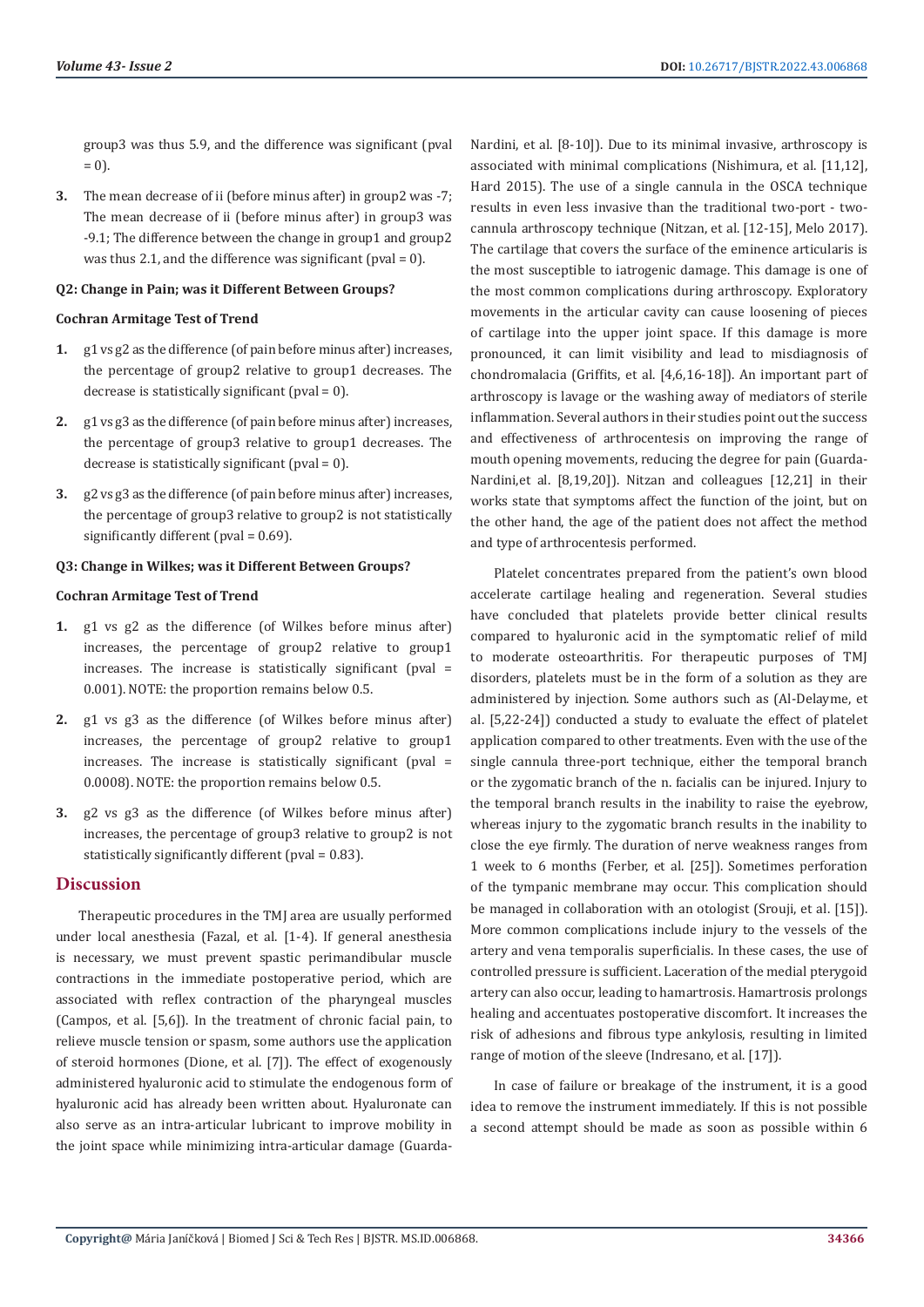weeks. It goes without saying that the patient must be informed about the risk of future osteoarthritis and infection (Machon, et al. [26,27]). By comparing the results of clinical examination, graphical imaging and statistical evaluation, it can be seen that the postoperative interincisal distance and grade values for pain after surgery are better in the case of surgical procedures under local Anaesthesia using the single cannula technique. It can be said that the endoscopic one-cannula technique under local anesthesia is more advantageous than the conventional endoscopic twocannula technique under general anesthesia and conventional arthrocentesis under local anesthesia [28-40].

#### **Conclusion**

By assessing the intra-articular structures on the basis of NMR examinations and the Wilkes classification scheme, we found that all minimally invasive procedures resulted in improvement of pathological conditions. Based on clinical experience, we can conclude that the innovative endoscopically assisted single cannula three-way arthrocentesis under local anesthesia is superior to conventional arthroscopy under general anesthesia and conventional arthrocentesis under local anesthesia. The advantages are mainly that the patient is treated under local anesthesia, we have optical visualization of the intra-articular space, it is an outpatient procedure, there is no need for preoperative examination of the patient, and there is no need for hospitalization of the patient. There are not two scars but only one scar. The clear economic advantages of this innovative single cannula technique are also an important factor.

# **Confirmation of Authorship**

**1.** Author confirms that all the authors have had material input into the submission.

**2.** Knowledge all the authors, all the claims, statements and conclusions are true and jointly held opinions.

**3.** Author confirms that accept the terms of publication of the publisher.

#### **References**

- 1. Fazal M, et al. (2017) Effect of arthrocentesis in treatment of temporomandibular joint disorders: a double blind, randomised controlled trial. Pakistan Oral Dental J 30: 205.
- 2. [Harsha Gorrela, J Prameela, G Srinivas, B Vijay Baskar Reddy, Mvs Sudhir,](https://pubmed.ncbi.nlm.nih.gov/29038631/)  [et al. \(2017\) Efficacy of temporomandibular joint arthrocentesis with](https://pubmed.ncbi.nlm.nih.gov/29038631/)  [sodium hyaluronate in the management of temporomandibular joint](https://pubmed.ncbi.nlm.nih.gov/29038631/)  [disorders: A prospective randomised control trial. J Maxilofac Oral Surg](https://pubmed.ncbi.nlm.nih.gov/29038631/)  [16\(4\): 479-484.](https://pubmed.ncbi.nlm.nih.gov/29038631/)
- 3. [Guarda-Nardini L, Ferronato G, D Manfredini \(2012\) Two nedele vs.](https://www.sciencedirect.com/science/article/abs/pii/S0901502711014937)  [Single nedele technique for TMJ arthrocentesis plus hyaluronic acid](https://www.sciencedirect.com/science/article/abs/pii/S0901502711014937)  [injections: Acomparative trial over a six-month follow up. Int J Oral](https://www.sciencedirect.com/science/article/abs/pii/S0901502711014937)  [Maxillofac Surg 41\(4\): 506-513.](https://www.sciencedirect.com/science/article/abs/pii/S0901502711014937)
- 4. [Nitzan DW, Dolwick FM, Heft MW \(1990\) Arthroscopic lysis and lavage](https://pubmed.ncbi.nlm.nih.gov/2374054/) [of the temporomandibular joint. J Oral Maxillofac Surg 48\(8\): 796-801.](https://pubmed.ncbi.nlm.nih.gov/2374054/)
- 5. Paulo SF Campos, Joã[o B Macedo Sobrinho, I](https://pubmed.ncbi.nlm.nih.gov/18280393/)êda MR Crusoé-Rebello, [Nilson Pena, Janaina A Dantas, et al. \(2008\) Temporomandibular joint](https://pubmed.ncbi.nlm.nih.gov/18280393/) [adhesion without mouth-opening limitation. J Oral Maxilofac Surg](https://pubmed.ncbi.nlm.nih.gov/18280393/) [66\(3\): 551-554.](https://pubmed.ncbi.nlm.nih.gov/18280393/)
- 6. [Hiroshi Kurita, Zhao Chen, Shinobu Uehara, Hideki Miyazawa, Kenji](https://pubmed.ncbi.nlm.nih.gov/17577494/) [Kurashina \(2007\) Comparison of imaging follow-up between joints](https://pubmed.ncbi.nlm.nih.gov/17577494/) [with arthroscopic surgery \(lysis and lavage\) and those with nonsurgical](https://pubmed.ncbi.nlm.nih.gov/17577494/) [treatment. J Oral Maxilofac Surg 65\(7\): 1309-1315.](https://pubmed.ncbi.nlm.nih.gov/17577494/)
- 7. [Dionne RA \(1997\) Pharmacologic treatments for temporomandibular](https://pubmed.ncbi.nlm.nih.gov/9007937/) [disorders. Oral Surg Oral Med Oral Pathol OralRadiol Endod 83\(1\): 134-](https://pubmed.ncbi.nlm.nih.gov/9007937/) [142.](https://pubmed.ncbi.nlm.nih.gov/9007937/)
- 8. [Luca Guarda-Nardini, Daniele Manfredini, Giuseppe Ferronato \(2008\)](https://pubmed.ncbi.nlm.nih.gov/18424123/) [Arthrocentesis of the TMJ: A proposal for single nedele technique. Oral](https://pubmed.ncbi.nlm.nih.gov/18424123/) [Surg Oral Med Oral Pathol Oral Radiol Endod 106\(4\): 483-486.](https://pubmed.ncbi.nlm.nih.gov/18424123/)
- 9. [Tikaram Gurung, RK Singh, Shadab Mohammad, US Pal, Abbas Ali Mahdi,](https://pubmed.ncbi.nlm.nih.gov/28761275/) [et al. \(2017\) Efficacy of arthrocentesis versus arthrocentesis with](https://pubmed.ncbi.nlm.nih.gov/28761275/) [sodium hyaluronic acid in temporomandibular joint osteoarthritis: A](https://pubmed.ncbi.nlm.nih.gov/28761275/) [comparison. National J Maxilofac Surg 8\(1\): 41-49.](https://pubmed.ncbi.nlm.nih.gov/28761275/)
- 10. [S Sato, M Ohta, H Ohki, H Kawamura, K Motegi \(1997\) Effect of lavage](https://pubmed.ncbi.nlm.nih.gov/9377185/) [with injection of sodium hyaluronate for patients with nonreducing disc](https://pubmed.ncbi.nlm.nih.gov/9377185/) [displacement of the temporomandibular joint. Oral Surg Oral Med Oral](https://pubmed.ncbi.nlm.nih.gov/9377185/) [Pathol Oral Radiol Endod 84\(3\): 241-244.](https://pubmed.ncbi.nlm.nih.gov/9377185/)
- 11. [Masaaki Nishimura, Natsuki Segami, Keiseki Kaneyama, Jun Sato,](https://pubmed.ncbi.nlm.nih.gov/15015157/) [Kazumza Fujimura \(2004\) Comparison of cytokine level in synovial](https://pubmed.ncbi.nlm.nih.gov/15015157/) [fluid between successful and unseccessful cases in arthrocentesis of the](https://pubmed.ncbi.nlm.nih.gov/15015157/) [temporomandibular joint. J Oral Maxillofac Surg 62\(3\): 284-287.](https://pubmed.ncbi.nlm.nih.gov/15015157/)
- 12. Nitzan DW, Haaman HL (2018) Arthrocentesis: A minimaly invasive approach to the temporomandibular joint. Minimaly invasive oral and maxilofacial surgery. Springer-Verlag GmbH Germany, p. 45-73.
- 13. Mehmet Fatih Şentürk, Ayşegül Mine Tüzüner-Öncü[l, Mine Cambazo](https://pubmed.ncbi.nlm.nih.gov/26782027/)ğlu [\(2016\) Prospective short-term comparison of autcomes after single or](https://pubmed.ncbi.nlm.nih.gov/26782027/) [double puncture arthrocentesis of the TMJ. Br J Oral Maxillofac Surg](https://pubmed.ncbi.nlm.nih.gov/26782027/) [54\(1\): 26-29.](https://pubmed.ncbi.nlm.nih.gov/26782027/)
- 14. [Joyce Sequeira, B H Sripathi Rao, Pallav Raj Kedia \(2018\) Efficacy of](https://pubmed.ncbi.nlm.nih.gov/30728698/) [sodium hyaluronate for temporomandibular joint disorder by single](https://pubmed.ncbi.nlm.nih.gov/30728698/)[puncture arthrocentesis. J Maxilofac Oral Surg 18\(1\): 88-92.](https://pubmed.ncbi.nlm.nih.gov/30728698/)
- 15. [S Srouji, D Oren, A Zoabi, Ronen Ohad, H Zraik \(2016\) TMJ arthroscopy](https://pubmed.ncbi.nlm.nih.gov/27267707/) [technique using a single working cannula. Int J Oral Maxillofac Surg](https://pubmed.ncbi.nlm.nih.gov/27267707/) [45\(11\): 1490-1494.](https://pubmed.ncbi.nlm.nih.gov/27267707/)
- 16. [Trevor M Griffitts, Chad P Collins, Patrick C Collins, O Ross Beirne](https://pubmed.ncbi.nlm.nih.gov/17884522/) [\(2007\) Walker repair of the temporomandibular joint: a retrospective](https://pubmed.ncbi.nlm.nih.gov/17884522/) [evaluation of 117 patients. J Oral Maxilofac Surg 65\(10\): 1958-1963.](https://pubmed.ncbi.nlm.nih.gov/17884522/)
- 17. [Indresano AT \(1989\) Arthroscopic surgery of the TMJ: Report of 64](https://pubmed.ncbi.nlm.nih.gov/2709213/) [patients with long-term follow-up J Oral Maxillofac Surg 47\(5\): 439-441.](https://pubmed.ncbi.nlm.nih.gov/2709213/)
- 18. [Eiji Tanaka, Miho Hirose, Jan Harm Koolstra, Theo MGJ van Eijden,](https://pubmed.ncbi.nlm.nih.gov/18280378/) [Yasunori Iwabuchi, et al. \(2008\) Modeling of the effect of friction in the](https://pubmed.ncbi.nlm.nih.gov/18280378/) [temporomandibular joint on displacement of its disc during prolonged](https://pubmed.ncbi.nlm.nih.gov/18280378/) [clenching. J Oral Maxilofac Surg 66 \(3\): 462-468.](https://pubmed.ncbi.nlm.nih.gov/18280378/)
- 19. [Yoshiki Hamada, Toshirou Kondoh, Anders B Holmlund, Kenji Sakota,](https://pubmed.ncbi.nlm.nih.gov/18083412/) [Yoshiaki Nomura, et al. \(2008\) Cytokine and clinical predictors for](https://pubmed.ncbi.nlm.nih.gov/18083412/) [treatment autcome of visually guided tempopromandibular joint](https://pubmed.ncbi.nlm.nih.gov/18083412/) [irrigation in patients with chronic closed lock. J Oral Maxilofac Surg](https://pubmed.ncbi.nlm.nih.gov/18083412/) [66\(1\): 29-34.](https://pubmed.ncbi.nlm.nih.gov/18083412/)
- 20. [Keiseki Kaneyama, Natsuki Segami, Jun Sato, Kazuma Fujimura,](https://www.sciencedirect.com/science/article/abs/pii/S0278239106014182) [Toshikazu Nagao, et al. \(2007\) Prognostic factors in arthrocentesis of](https://www.sciencedirect.com/science/article/abs/pii/S0278239106014182)